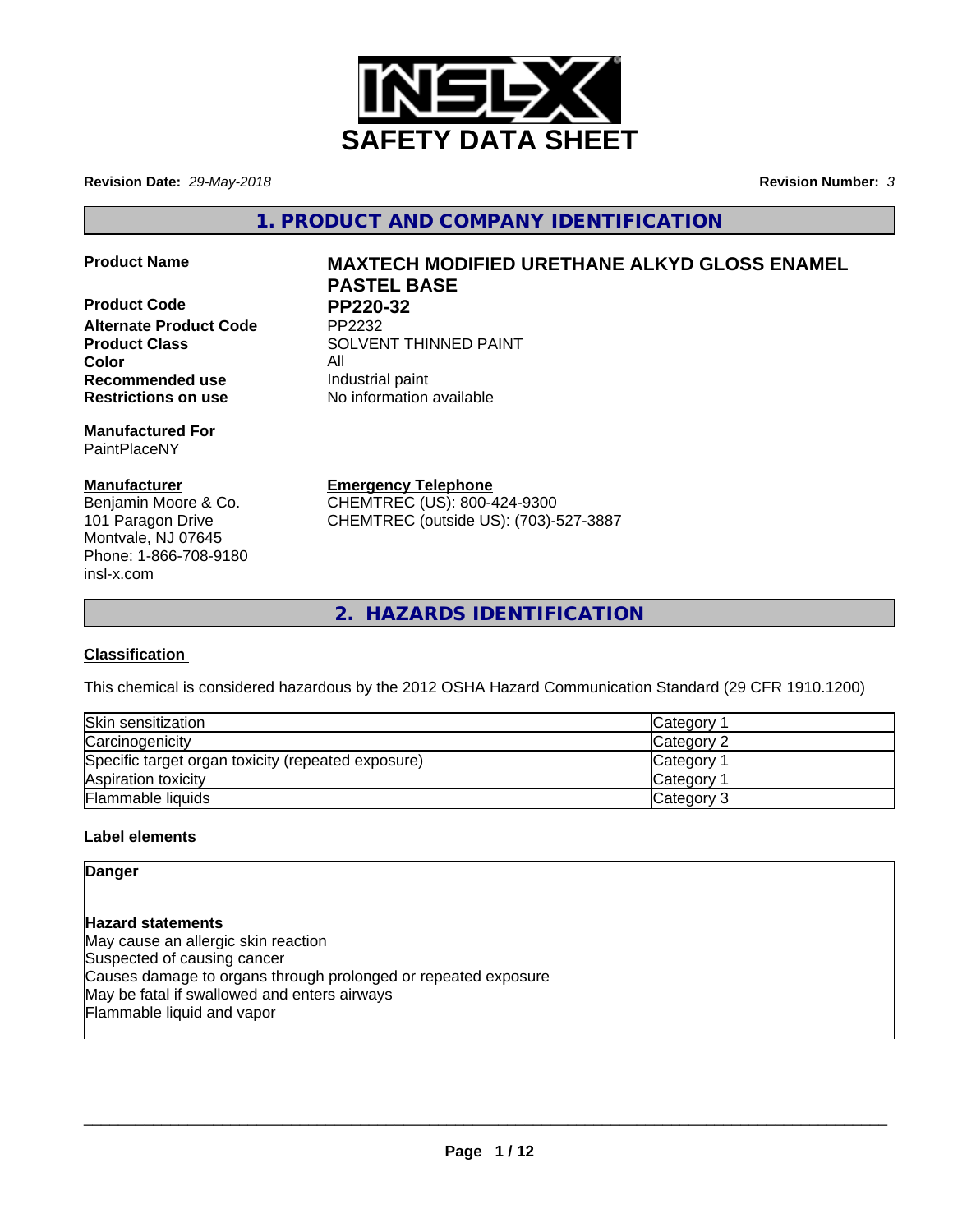## \_\_\_\_\_\_\_\_\_\_\_\_\_\_\_\_\_\_\_\_\_\_\_\_\_\_\_\_\_\_\_\_\_\_\_\_\_\_\_\_\_\_\_\_\_\_\_\_\_\_\_\_\_\_\_\_\_\_\_\_\_\_\_\_\_\_\_\_\_\_\_\_\_\_\_\_\_\_\_\_\_\_\_\_\_\_\_\_\_\_\_\_\_ PP220-32 - **MAXTECH MODIFIED URETHANE ALKYD GLOSS ENAMEL PASTEL BASE**



**Appearance** liquid

**Odor** solvent

## **Precautionary Statements - Prevention**

Obtain special instructions before use Do not handle until all safety precautions have been read and understood Use personal protective equipment as required Contaminated work clothing should not be allowed out of the workplace Wear protective gloves Do not breathe dust/fume/gas/mist/vapors/spray Wash face, hands and any exposed skin thoroughly after handling Do not eat, drink or smoke when using this product Keep away from heat, hot surfaces, sparks, open flames and other ignition sources. No smoking Keep container tightly closed Ground/bond container and receiving equipment Use explosion-proof electrical/ventilating/lighting/equipment Use only non-sparking tools Take precautionary measures against static discharge

## **Precautionary Statements - Response**

IF exposed or concerned: Get medical advice/attention **Skin** If skin irritation or rash occurs: Get medical advice/attention Wash contaminated clothing before reuse IF ON SKIN (or hair): Remove/Take off immediately all contaminated clothing. Rinse skin with water/shower **Ingestion** IF SWALLOWED: Immediately call a POISON CENTER or doctor/physician Do NOT induce vomiting **Fire** In case of fire: Use CO2, dry chemical, or foam for extinction

## **Precautionary Statements - Storage**

Store locked up Store in a well-ventilated place. Keep cool

## **Precautionary Statements - Disposal**

Dispose of contents/container to an approved waste disposal plant

## **Hazards not otherwise classified (HNOC)**

Rags, steel wool or waste soaked with this product may spontaneously catch fire if improperly discarded

## **Other information**

No information available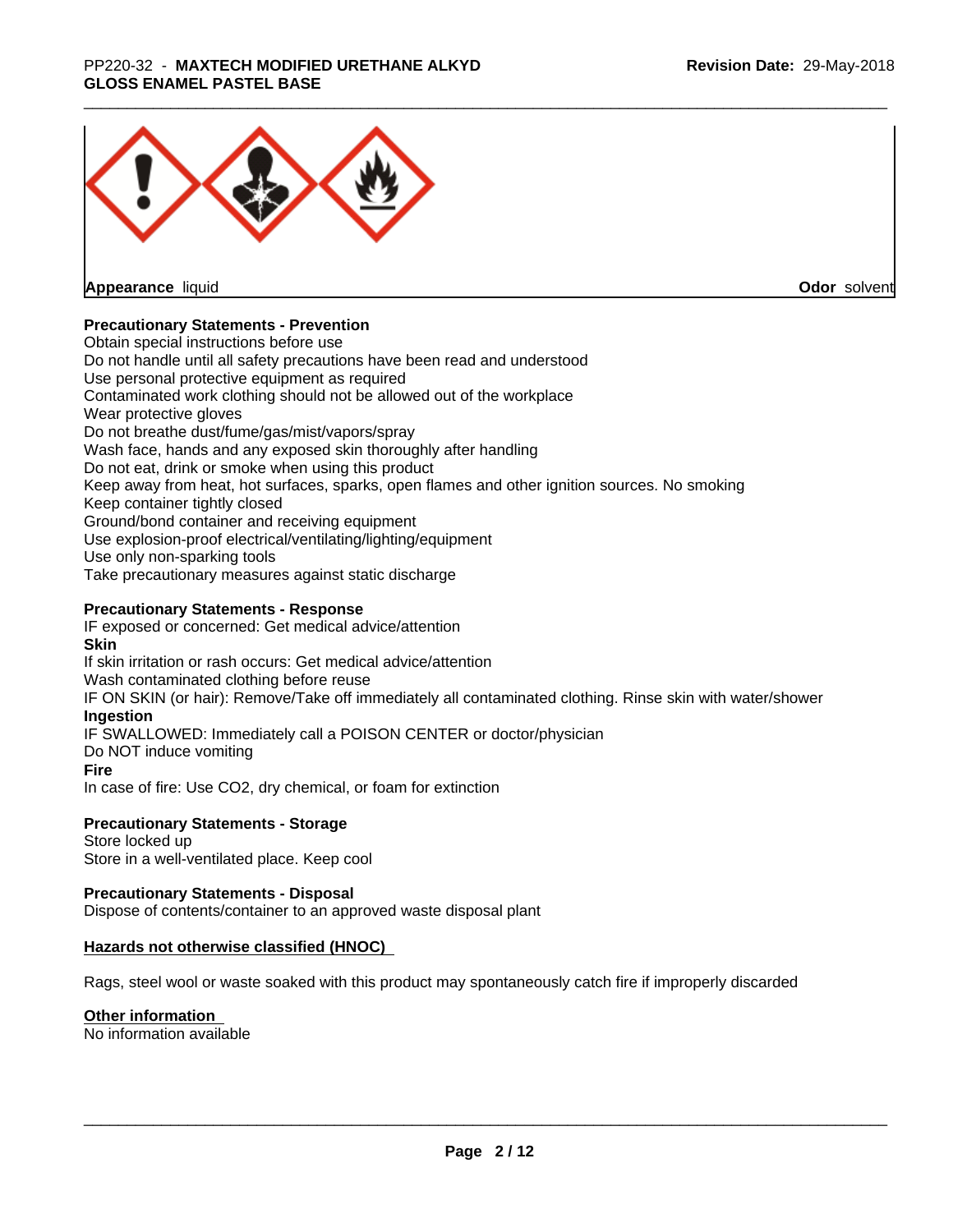# **3. COMPOSITION/INFORMATION ON INGREDIENTS**

| <b>Chemical name</b>                       | <b>CAS No.</b> | Weight-% |
|--------------------------------------------|----------------|----------|
| Stoddard solvent                           | 8052-41-3      | 25       |
| Titanium dioxide                           | 13463-67-7     | 25       |
| Kaolin                                     | 1332-58-7      |          |
| Solvent naphtha, petroleum, light aromatic | 64742-95-6     |          |
| Silica, amorphous                          | 7631-86-9      |          |
| 1,2,4-Trimethylbenzene                     | 95-63-6        |          |
| Cobalt bis(2-ethylhexanoate)               | 136-52-7       | 0.5      |
| Methyl ethyl ketoxime                      | 96-29-7        | 0.5      |
| Ethyl benzene                              | $100 - 41 - 4$ | 0.5      |

|                                                  | 4. FIRST AID MEASURES                                                                                                                                                                                                               |
|--------------------------------------------------|-------------------------------------------------------------------------------------------------------------------------------------------------------------------------------------------------------------------------------------|
| <b>General Advice</b>                            | If symptoms persist, call a physician. Show this safety data sheet to the doctor in<br>attendance.                                                                                                                                  |
| <b>Eye Contact</b>                               | Immediately flush with plenty of water. After initial flushing, remove any contact<br>lenses and continue flushing for at least 15 minutes. Keep eye wide open while<br>rinsing. If symptoms persist, call a physician.             |
| <b>Skin Contact</b>                              | Wash off immediately with soap and plenty of water while removing all<br>contaminated clothes and shoes. If skin irritation persists, call a physician. Wash<br>clothing before reuse. Destroy contaminated articles such as shoes. |
| <b>Inhalation</b>                                | Move to fresh air. If symptoms persist, call a physician.<br>If not breathing, give artificial respiration. Call a physician immediately.                                                                                           |
| Ingestion                                        | Clean mouth with water and afterwards drink plenty of water. Do not induce<br>vomiting without medical advice. Never give anything by mouth to an unconscious<br>person. Consult a physician.                                       |
| <b>Protection Of First-Aiders</b>                | Use personal protective equipment.                                                                                                                                                                                                  |
| <b>Most Important</b><br><b>Symptoms/Effects</b> | May cause allergic skin reaction.                                                                                                                                                                                                   |
| <b>Notes To Physician</b>                        | Treat symptomatically.                                                                                                                                                                                                              |

# **5. FIRE-FIGHTING MEASURES**

| <b>Suitable Extinguishing Media</b>                                    | Foam, dry powder or water. Use extinguishing measures<br>that are appropriate to local circumstances and the<br>surrounding environment.     |
|------------------------------------------------------------------------|----------------------------------------------------------------------------------------------------------------------------------------------|
| <b>Protective Equipment And Precautions For</b><br><b>Firefighters</b> | As in any fire, wear self-contained breathing apparatus<br>pressure-demand, MSHA/NIOSH (approved or equivalent)<br>and full protective gear. |
| <b>Specific Hazards Arising From The Chemical</b>                      | Combustible material. Closed containers may rupture if<br>exposed to fire or extreme heat. Keep product and empty                            |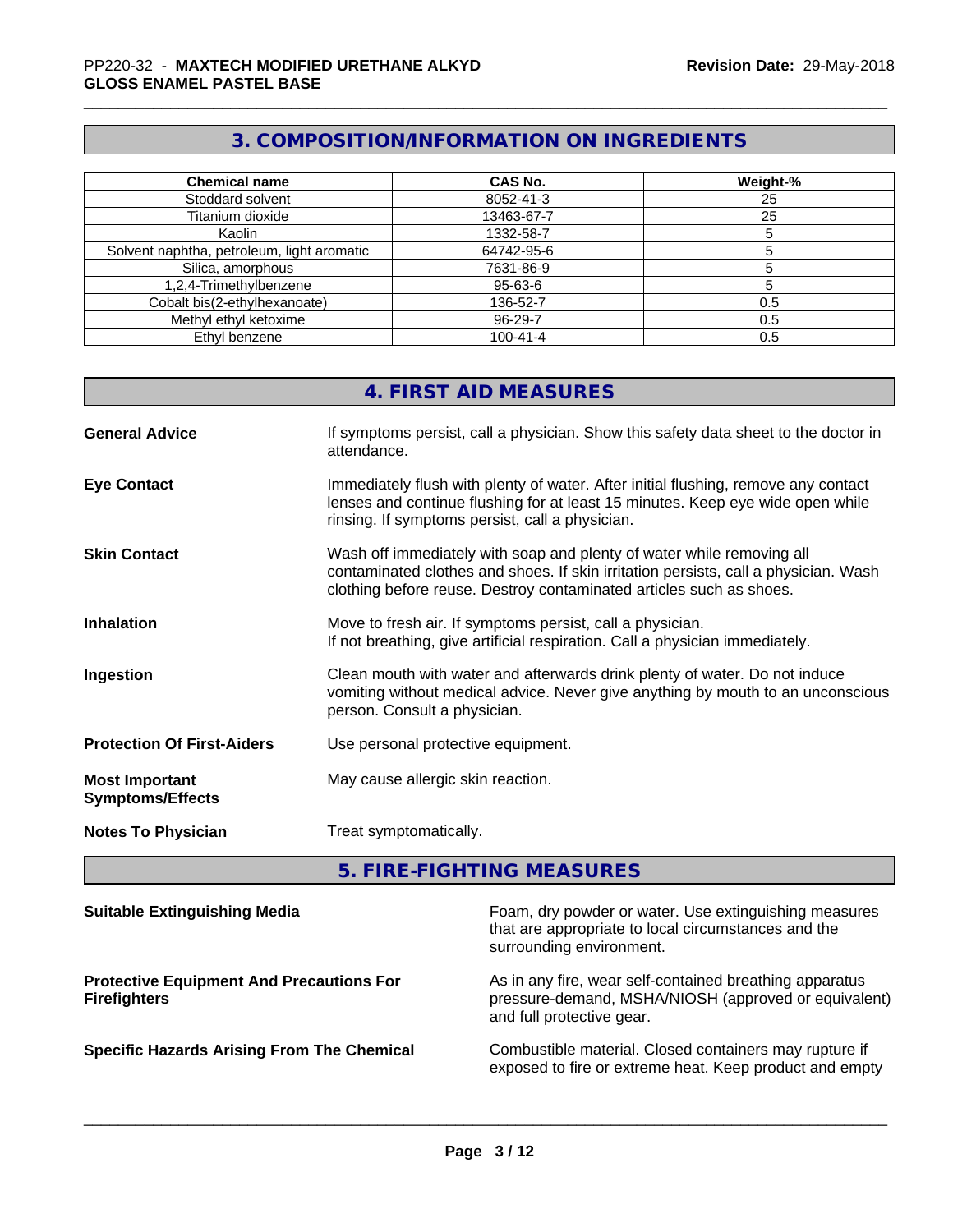|                                                                                  | container away from heat and sources of ignition. Thermal<br>decomposition can lead to release of irritating gases and<br>vapors. |
|----------------------------------------------------------------------------------|-----------------------------------------------------------------------------------------------------------------------------------|
| <b>Sensitivity To Mechanical Impact</b>                                          | No                                                                                                                                |
| <b>Sensitivity To Static Discharge</b>                                           | Yes                                                                                                                               |
| <b>Flash Point Data</b><br>Flash Point (°F)<br>Flash Point (°C)<br><b>Method</b> | 104<br>40<br><b>PMCC</b>                                                                                                          |
| <b>Flammability Limits In Air</b>                                                |                                                                                                                                   |
| Lower flammability limit:<br><b>Upper flammability limit:</b>                    | Not available<br>Not available                                                                                                    |
| <b>NFPA</b><br>Health: 1<br><b>Flammability: 2</b>                               | <b>Instability: 0</b><br><b>Special: Not Applicable</b>                                                                           |
| <b>NFPA Legend</b><br>0 - Not Hazardous                                          |                                                                                                                                   |

- 1 Slightly
- 2 Moderate
- 3 High
- 4 Severe

*The ratings assigned are only suggested ratings, the contractor/employer has ultimate responsibilities for NFPA ratings where this system is used.*

*Additional information regarding the NFPA rating system is available from the National Fire Protection Agency (NFPA) at www.nfpa.org.*

## **6. ACCIDENTAL RELEASE MEASURES**

| <b>Personal Precautions</b>      | Use personal protective equipment. Remove all sources of ignition.                                                                                                                                                                                                                                                                      |  |  |
|----------------------------------|-----------------------------------------------------------------------------------------------------------------------------------------------------------------------------------------------------------------------------------------------------------------------------------------------------------------------------------------|--|--|
| <b>Other Information</b>         | Prevent further leakage or spillage if safe to do so. Do not allow material to<br>contaminate ground water system. Prevent product from entering drains. Do not<br>flush into surface water or sanitary sewer system. Local authorities should be<br>advised if significant spillages cannot be contained.                              |  |  |
| <b>Environmental precautions</b> | See Section 12 for additional Ecological Information.                                                                                                                                                                                                                                                                                   |  |  |
| <b>Methods for Cleaning Up</b>   | Dam up. Soak up with inert absorbent material. Pick up and transfer to properly<br>labeled containers. Clean contaminated surface thoroughly.                                                                                                                                                                                           |  |  |
|                                  | 7. HANDLING AND STORAGE                                                                                                                                                                                                                                                                                                                 |  |  |
| <b>Handling</b>                  | Use only in area provided with appropriate exhaust ventilation. Do not breathe<br>vapors or spray mist. Wear personal protective equipment. Take precautionary<br>measures against static discharges. To avoid ignition of vapors by static electricity<br>discharge, all metal parts of the equipment must be grounded. Keep away from |  |  |

**Storage** Keep containers tightly closed in a dry, cool and well-ventilated place. Keep away

 $\overline{\phantom{a}}$  ,  $\overline{\phantom{a}}$  ,  $\overline{\phantom{a}}$  ,  $\overline{\phantom{a}}$  ,  $\overline{\phantom{a}}$  ,  $\overline{\phantom{a}}$  ,  $\overline{\phantom{a}}$  ,  $\overline{\phantom{a}}$  ,  $\overline{\phantom{a}}$  ,  $\overline{\phantom{a}}$  ,  $\overline{\phantom{a}}$  ,  $\overline{\phantom{a}}$  ,  $\overline{\phantom{a}}$  ,  $\overline{\phantom{a}}$  ,  $\overline{\phantom{a}}$  ,  $\overline{\phantom{a}}$ 

open flames, hot surfaces and sources of ignition.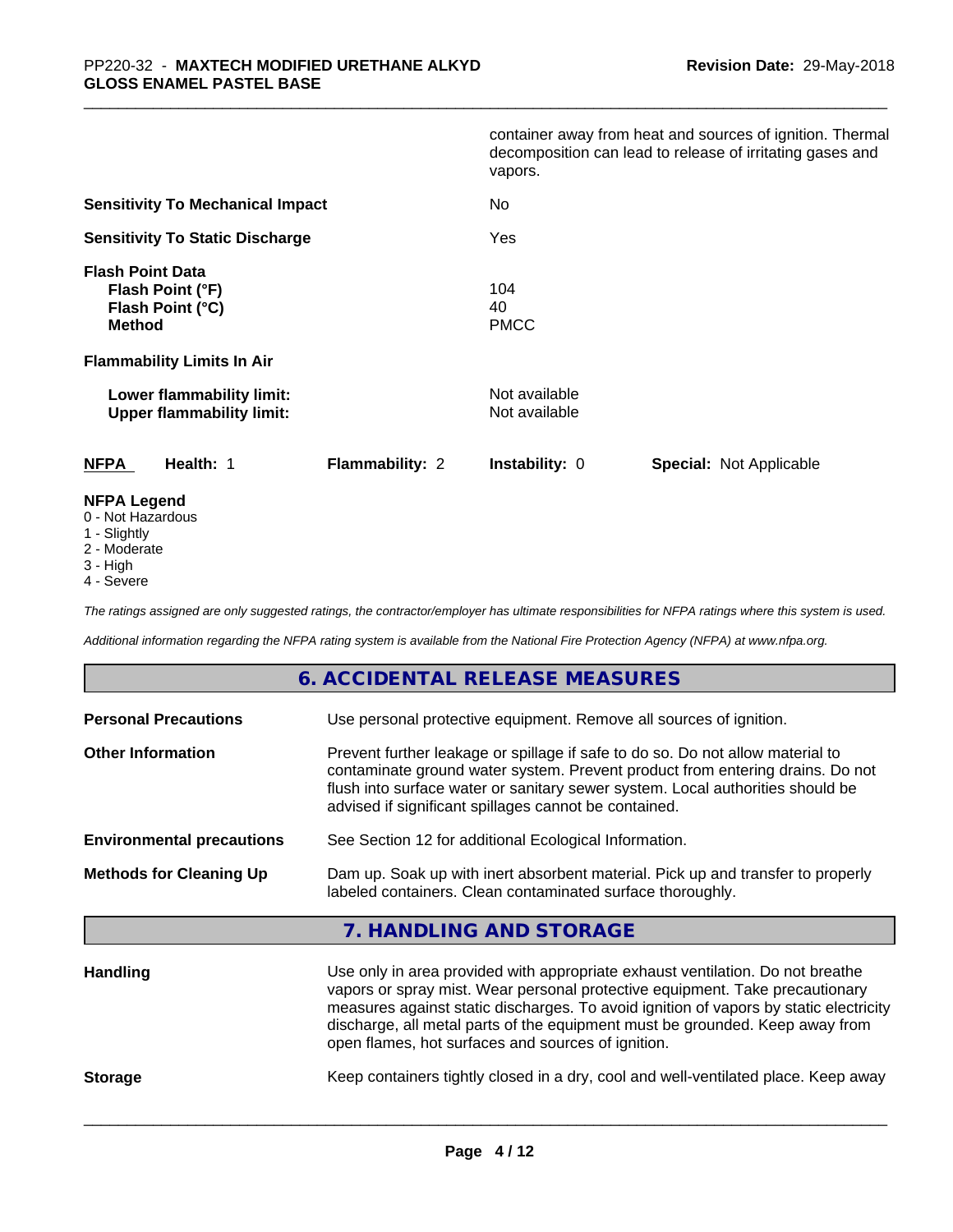from heat. Keep away from open flames, hot surfaces and sources of ignition. Keep in properly labeled containers. Keep out of the reach of children.

 **DANGER** - Rags, steel wool or waste soaked with this product may spontaneously catch fire if improperly discarded. Immediately after use, place rags, steel wool or waste in a sealed water-filled metal container.

**Incompatible Materials Incompatible with strong acids and bases and strong oxidizing agents.** 

# **8. EXPOSURE CONTROLS / PERSONAL PROTECTION**

#### **Exposure Limits**

| <b>Chemical name</b> | <b>ACGIH TLV</b>           | <b>OSHA PEL</b>              |
|----------------------|----------------------------|------------------------------|
| Stoddard solvent     | 100 ppm - TWA              | 500 ppm - TWA                |
|                      |                            | 2900 mg/m <sup>3</sup> - TWA |
| Titanium dioxide     | 10 mg/m <sup>3</sup> - TWA | 15 mg/m <sup>3</sup> - TWA   |
| Kaolin               | 2 mg/m <sup>3</sup> - TWA  | 15 mg/m <sup>3</sup> - TWA   |
|                      |                            | $5 \text{ mg/m}^3$ - TWA     |
| Silica, amorphous    | N/E                        | 20 mppcf - TWA               |
| Ethyl benzene        | 20 ppm - TWA               | 100 ppm - TWA                |
|                      |                            | 435 mg/m <sup>3</sup> - TWA  |

#### **Legend**

ACGIH - American Conference of Governmental Industrial Hygienists Exposure Limits OSHA - Occupational Safety & Health Administration Exposure Limits N/E - Not Established

**Engineering Measures** Ensure adequate ventilation, especially in confined areas.

## **Personal Protective Equipment**

| <b>Eye/Face Protection</b><br><b>Skin Protection</b><br><b>Respiratory Protection</b> | Safety glasses with side-shields.<br>Long sleeved clothing. Protective gloves.<br>In operations where exposure limits are exceeded, use a NIOSH approved<br>respirator that has been selected by a technically qualified person for the specific<br>work conditions. When spraying the product or applying in confined areas, wear a<br>NIOSH approved respirator specified for paint spray or organic vapors. |
|---------------------------------------------------------------------------------------|----------------------------------------------------------------------------------------------------------------------------------------------------------------------------------------------------------------------------------------------------------------------------------------------------------------------------------------------------------------------------------------------------------------|
| <b>Hygiene Measures</b>                                                               | Avoid contact with skin, eyes and clothing. Remove and wash contaminated<br>clothing before re-use. Wash thoroughly after handling. When using do not eat,<br>drink or smoke.                                                                                                                                                                                                                                  |

# **9. PHYSICAL AND CHEMICAL PROPERTIES**

- **Appearance** liquid **Density (lbs/gal)** 9.75 - 9.85<br> **Specific Gravity** 1.16 - 1.18 **Specific Gravity**
- **Odor** solvent **Odor Threshold No information available No information available pH pH**  $\blacksquare$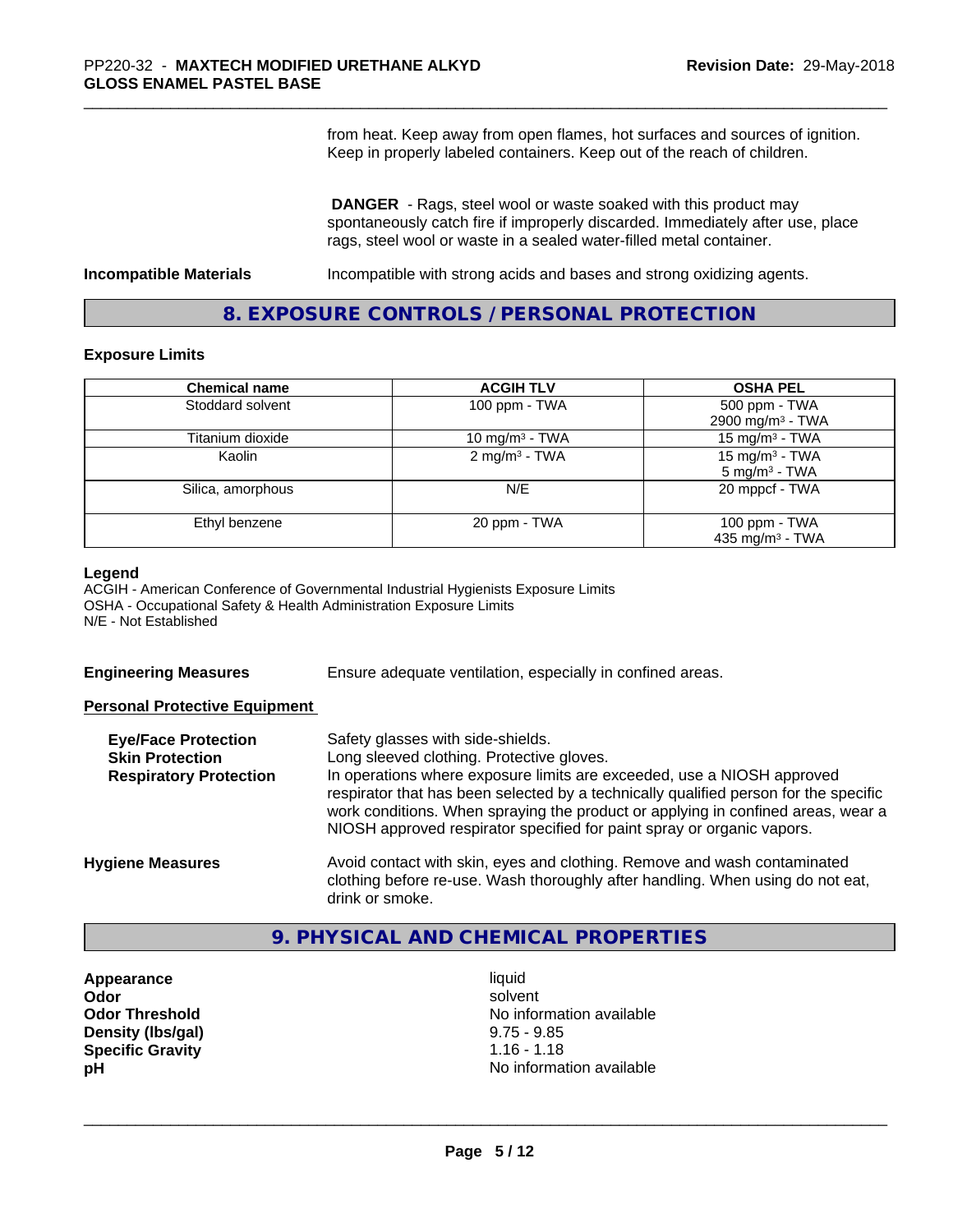**Viscosity (cps)** <br> **Viscosity (cps)** <br> **Solubility(ies)** <br> **Solubility(ies)** <br> **No** information available **Solubility(ies)**<br> **No information available**<br> **Water solubility**<br> **Water solubility Evaporation Rate No information available No information available Vapor pressure @20 °C (kPa)** No information available **Vapor density Vapor** density **Wt. % Solids** 65 - 75 **Vol. % Solids** 50 - 60 Wt. % Volatiles **Vol. % Volatiles** 40 - 50 **VOC Regulatory Limit (g/L)** <340 **Boiling Point (°F)** 279 **Boiling Point (°C)** 137<br> **Freezing Point (°F)** No i **Freezing Point (°C)** No information available **Flash Point (°F)** 104<br> **Flash Point (°C)** 104<br>
104 **Flash Point (°C) Method** PMCC **Flammability (solid, gas)** Not applicable **Upper flammability limit:** No information available **Lower flammability limit:**  $\qquad \qquad \qquad$  No information available **Autoignition Temperature (°F)** No information available **Autoignition Temperature (°C)** No information available **Decomposition Temperature (°F)** No information available **Decomposition Temperature (°C)**<br> **Partition coefficient**<br> **Partition coefficient**<br> **No** information available

**No information available No information available No information available** 

# **10. STABILITY AND REACTIVITY**

| <b>Reactivity</b>                       | Not Applicable                                                                           |
|-----------------------------------------|------------------------------------------------------------------------------------------|
| <b>Chemical Stability</b>               | Stable under normal conditions. Hazardous polymerisation<br>does not occur.              |
| <b>Conditions to avoid</b>              | Keep away from open flames, hot surfaces, static<br>electricity and sources of ignition. |
| <b>Incompatible Materials</b>           | Incompatible with strong acids and bases and strong<br>oxidizing agents.                 |
| <b>Hazardous Decomposition Products</b> | Thermal decomposition can lead to release of irritating<br>gases and vapors.             |
| Possibility of hazardous reactions      | None under normal conditions of use.                                                     |

# **11. TOXICOLOGICAL INFORMATION**

**Product Information**

## **Information on likely routes of exposure**

**Principal Routes of Exposure** Eye contact, skin contact and inhalation.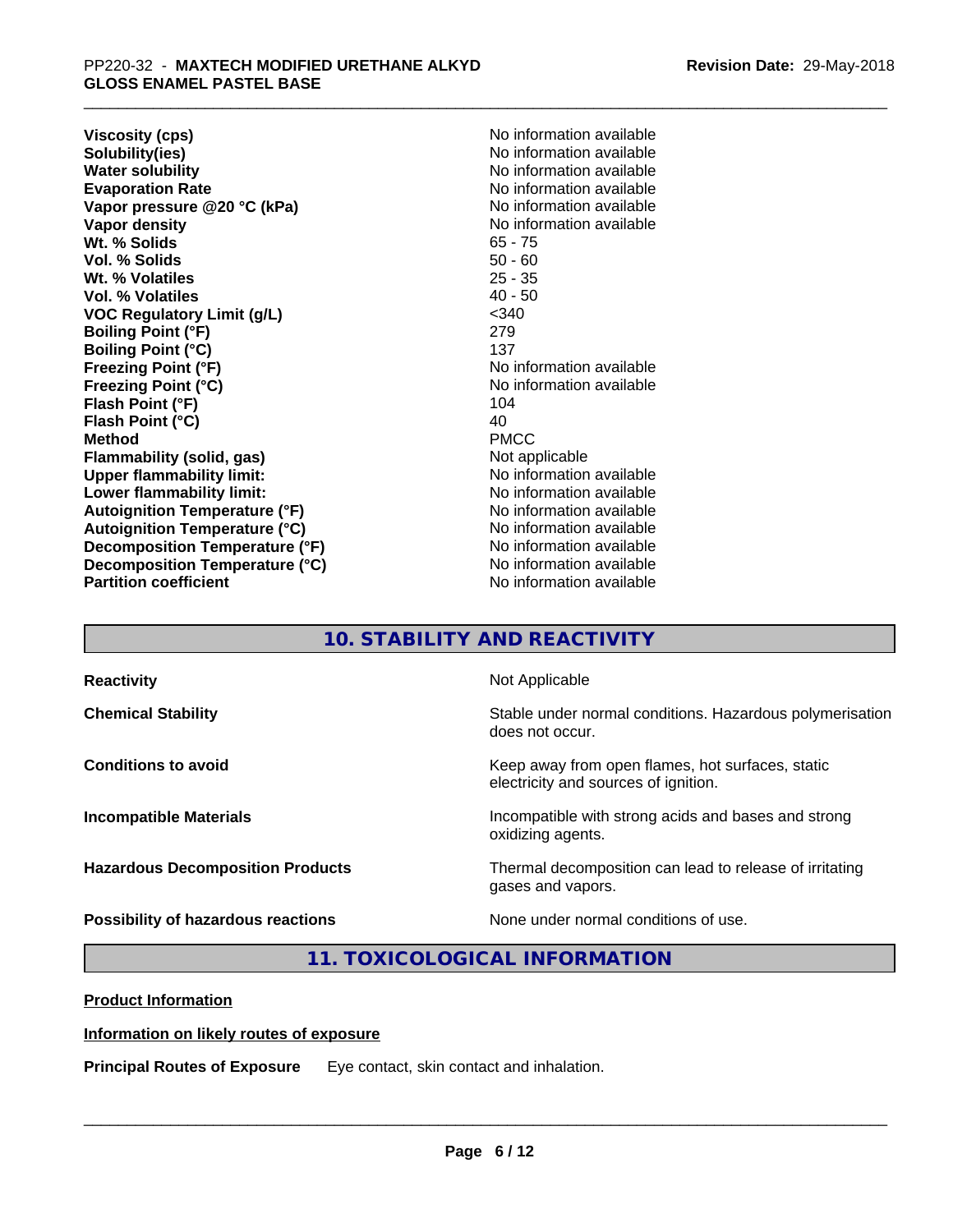# **Acute Toxicity**

| <b>Product Information</b>      | Repeated or prolonged exposure to organic solvents may lead to permanent brain<br>and nervous system damage. Intentional misuse by deliberately concentrating and<br>inhaling vapors may be harmful or fatal.                        |
|---------------------------------|--------------------------------------------------------------------------------------------------------------------------------------------------------------------------------------------------------------------------------------|
|                                 | Symptoms related to the physical, chemical and toxicological characteristics                                                                                                                                                         |
| <b>Symptoms</b>                 | No information available.                                                                                                                                                                                                            |
|                                 | Delayed and immediate effects as well as chronic effects from short and long-term exposure                                                                                                                                           |
| Eye contact                     | Contact with eyes may cause irritation.                                                                                                                                                                                              |
| <b>Skin contact</b>             | May cause skin irritation and/or dermatitis. Prolonged skin contact may defat the<br>skin and produce dermatitis.                                                                                                                    |
| Ingestion                       | Ingestion may cause irritation to mucous membranes. Small amounts of this<br>product aspirated into the respiratory system during ingestion or vomiting may<br>cause mild to severe pulmonary injury, possibly progressing to death. |
| <b>Inhalation</b>               | High vapor / aerosol concentrations are irritating to the eyes, nose, throat and<br>lungs and may cause headaches, dizziness, drowsiness, unconsciousness, and<br>other central nervous system effects.                              |
| <b>Sensitization</b>            | May cause an allergic skin reaction.                                                                                                                                                                                                 |
| <b>Neurological Effects</b>     | No information available.                                                                                                                                                                                                            |
| <b>Mutagenic Effects</b>        | No information available.                                                                                                                                                                                                            |
| <b>Reproductive Effects</b>     | No information available.                                                                                                                                                                                                            |
| <b>Developmental Effects</b>    | No information available.                                                                                                                                                                                                            |
| <b>Target organ effects</b>     | No information available.                                                                                                                                                                                                            |
| <b>STOT - repeated exposure</b> | No information available.                                                                                                                                                                                                            |
| <b>STOT - single exposure</b>   | No information available.                                                                                                                                                                                                            |
| Other adverse effects           | No information available.                                                                                                                                                                                                            |
| <b>Aspiration Hazard</b>        | May be harmful if swallowed and enters airways. Small amounts of this product<br>aspirated into the respiratory system during ingestion or vomiting may cause mild                                                                   |
|                                 | to severe pulmonary injury, possibly progressing to death.                                                                                                                                                                           |

## **Numerical measures of toxicity**

**The following values are calculated based on chapter 3.1 of the GHS document**

| ATEmix (oral)                 | 32073 mg/kg |
|-------------------------------|-------------|
| <b>ATEmix (dermal)</b>        | 53432 mg/kg |
| ATEmix (inhalation-dust/mist) | 134.8 mg/L  |

## **Component Information**

#### **Acute Toxicity**

Stoddard solvent LD50 Oral: > 5,000 mg/kg (Rat) LD50 Dermal: > 3160 mg/kg (Rabbit) LC50 Inhalation (Vapor): > 6.1 mg/L (Rat) Titanium dioxide LD50 Oral: > 10000 mg/kg (Rat) Kaolin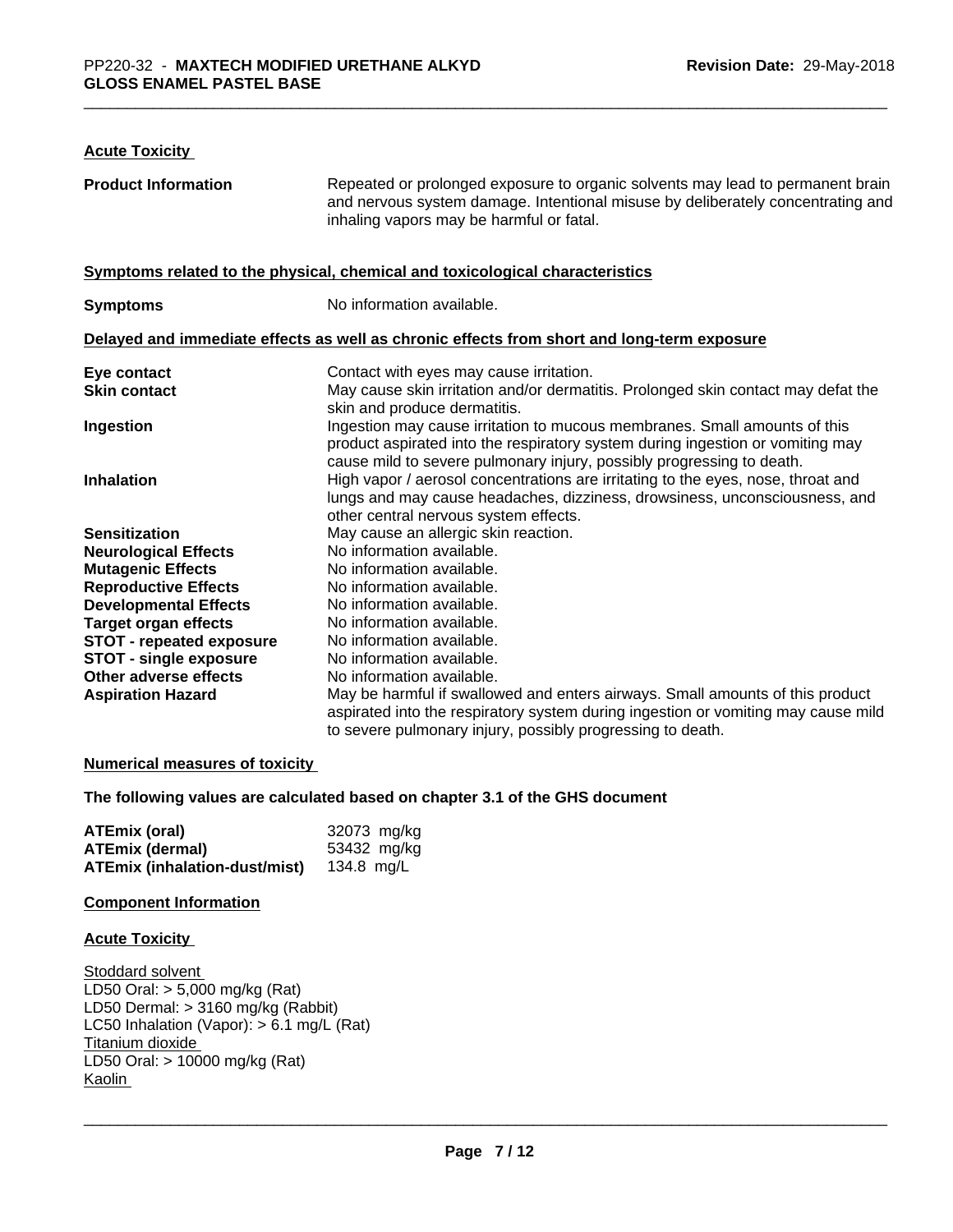LD50 Oral: > 5000 mg/kg (Rat) Solvent naphtha, petroleum, light aromatic LD50 Oral: 8400 mg/kg (Rat) Silica, amorphous LD50 Oral: > 5000 mg/kg (Rat) LD50 Dermal: 2,000 mg/kg (Rabbit) LC50 Inhalation (Dust): > 2 mg/L 1,2,4-Trimethylbenzene LD50 Oral: 5000 mg/kg (Rat) LC50 Inhalation (Vapor): 18000 mg/m<sup>3</sup> (Rat, 4 hr.) Methyl ethyl ketoxime LD50 Oral: 930 mg/kg (Rat) LD50 Dermal: 200 µL/kg (Rabbit) LC50 Inhalation (Vapor): > 4.8 mg/L (Rat) Ethyl benzene LD50 Oral: mg/kg (Rat) LD50 Dermal: > mg/kg (Rabbit) LC50 Inhalation (Vapor): mg/m<sup>3</sup> (Rat, 2 hr.)

# **Carcinogenicity**

*The information below indicateswhether each agency has listed any ingredient as a carcinogen:.*

| <b>Chemical name</b>         | <b>IARC</b>         | <b>NTP</b> | <b>OSHA</b> |  |
|------------------------------|---------------------|------------|-------------|--|
|                              | 2B - Possible Human |            | Listed      |  |
| Titanium dioxide             | Carcinogen          |            |             |  |
|                              | 2B - Possible Human |            | Listed      |  |
| Cobalt bis(2-ethylhexanoate) | Carcinogen          |            |             |  |
|                              | 2B - Possible Human |            | Listed      |  |
| Ethyl benzene                | Carcinogen          |            |             |  |

• Although IARC has classified titanium dioxide as possibly carcinogenic to humans (2B), their summary concludes: "No significant exposure to titanium dioxide is thought to occur during the use of products in which titanium dioxide is bound to other materials, such as paint."

• Cobalt and cobalt compounds are listed as possible human carcinogens by IARC (2B). However, there is inadequate evidence of the carcinogenicity of cobalt and cobalt compounds in humans.

## **Legend**

IARC - International Agency for Research on Cancer NTP - National Toxicity Program OSHA - Occupational Safety & Health Administration

# **12. ECOLOGICAL INFORMATION**

# **Ecotoxicity Effects**

The environmental impact of this product has not been fully investigated.

## **Product Information**

## **Acute Toxicity to Fish**

No information available

# **Acute Toxicity to Aquatic Invertebrates**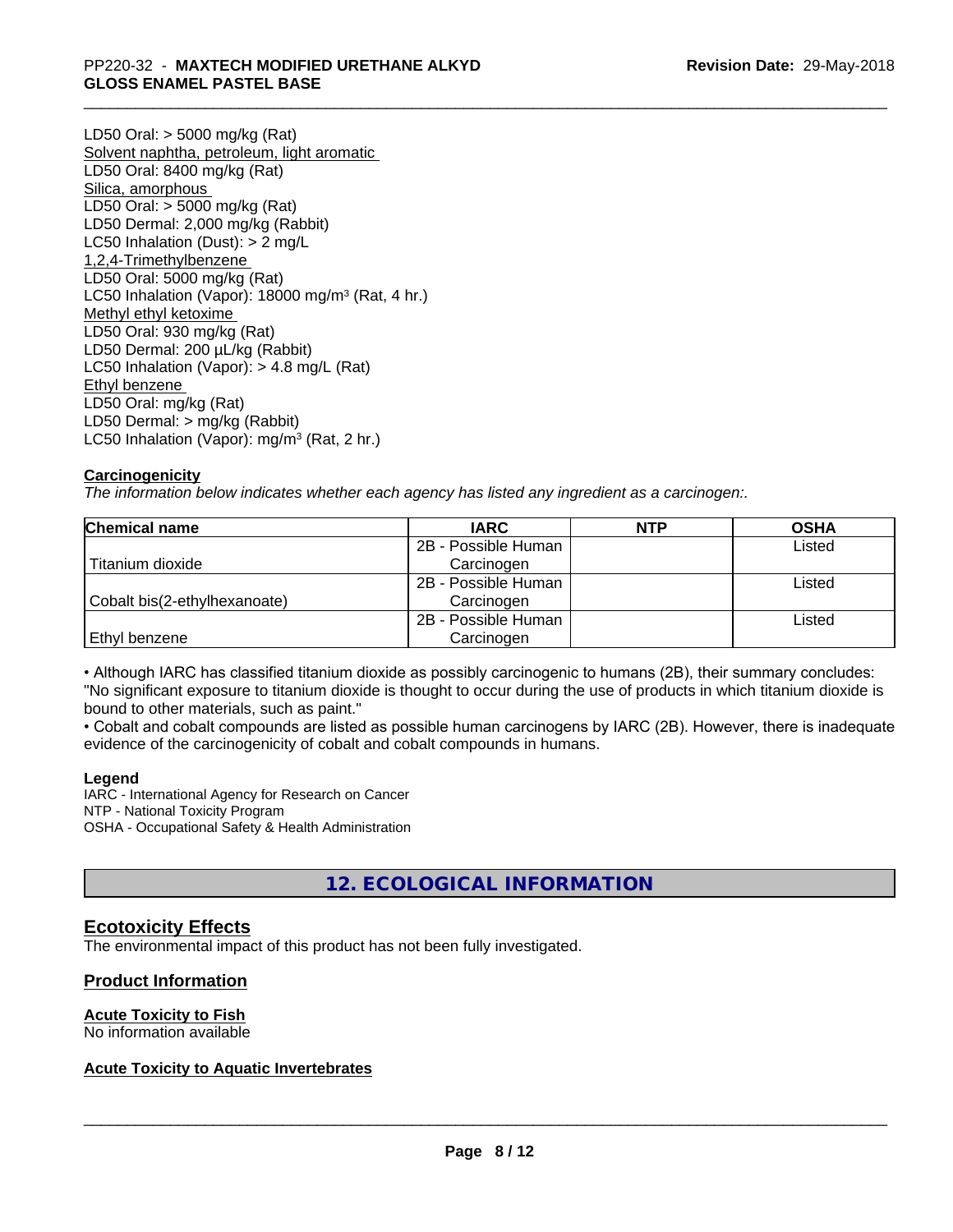No information available

## **Acute Toxicity to Aquatic Plants**

No information available

## **Persistence / Degradability**

No information available.

#### **Bioaccumulation**

No information available.

## **Mobility in Environmental Media**

No information available.

#### **Ozone**

No information available

## **Component Information**

## **Acute Toxicity to Fish**

Titanium dioxide  $LC50:$  > 1000 mg/L (Fathead Minnow - 96 hr.) Methyl ethyl ketoxime LC50: 48 mg/L (Bluegill sunfish - 96 hr.) Ethyl benzene LC50: 12.1 mg/L (Fathead Minnow - 96 hr.)

## **Acute Toxicity to Aquatic Invertebrates**

Methyl ethyl ketoxime EC50: 750 mg/L (Daphnia magna - 48 hr.) Ethyl benzene EC50: 1.8 mg/L (Daphnia magna - 48 hr.)

## **Acute Toxicity to Aquatic Plants**

Ethyl benzene EC50: 4.6 mg/L (Green algae (Scenedesmus subspicatus), 72 hrs.)

|                                | 13. DISPOSAL CONSIDERATIONS                                                                                                                                                                                               |
|--------------------------------|---------------------------------------------------------------------------------------------------------------------------------------------------------------------------------------------------------------------------|
| <b>Waste Disposal Method</b>   | Dispose of in accordance with federal, state, and local regulations. Local<br>requirements may vary, consult your sanitation department or state-designated<br>environmental protection agency for more disposal options. |
| <b>Empty Container Warning</b> | Emptied containers may retain product residue. Follow label warnings even after<br>container is emptied. Residual vapors may explode on ignition.                                                                         |
|                                | <b>14. TRANSPORT INFORMATION</b>                                                                                                                                                                                          |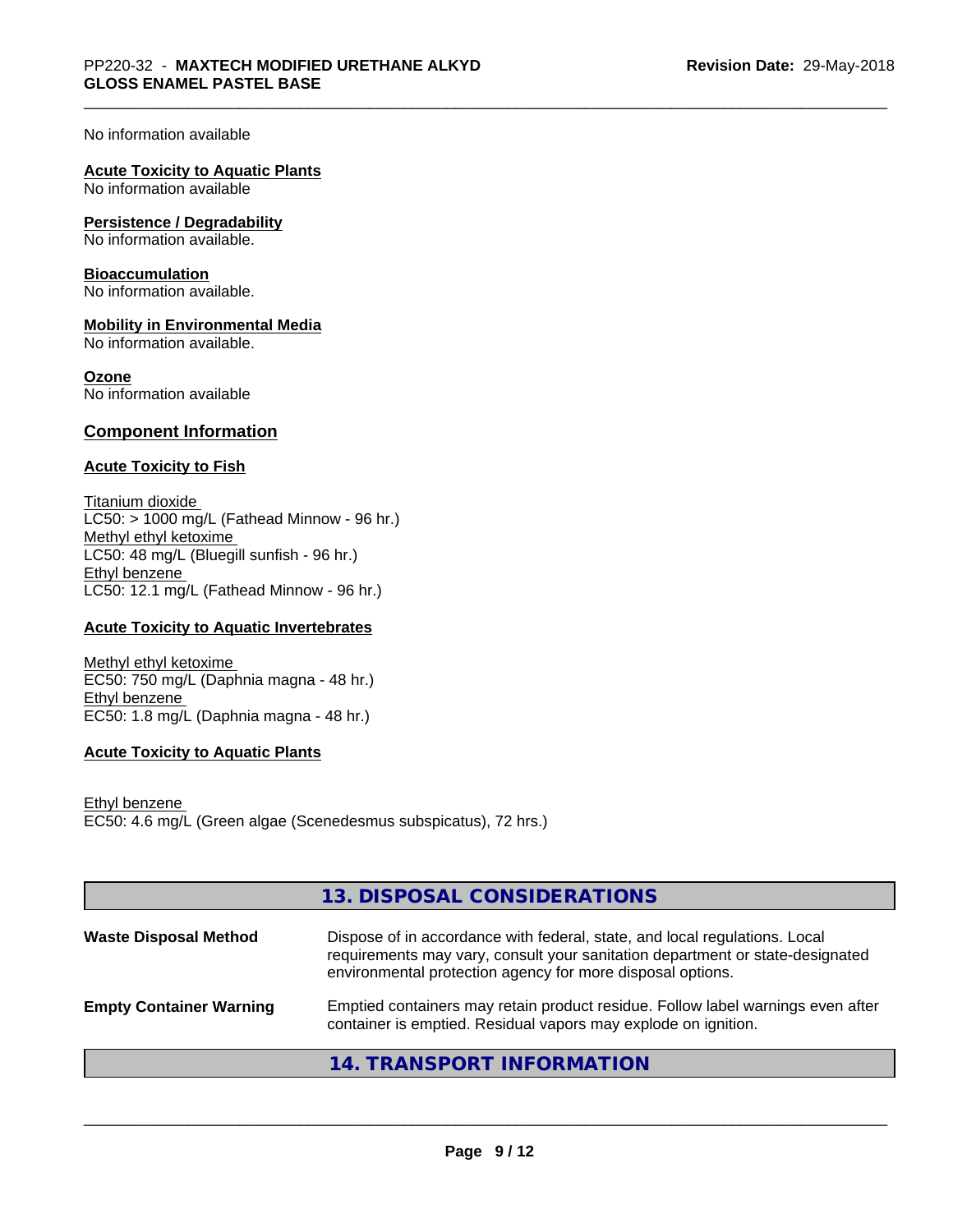| DOT                         |                                                                                                                     |
|-----------------------------|---------------------------------------------------------------------------------------------------------------------|
| <b>Proper Shipping Name</b> | <b>PAINT</b>                                                                                                        |
| <b>Hazard class</b>         | З                                                                                                                   |
| UN-No.                      | UN1263                                                                                                              |
| <b>Packing Group</b>        | Ш                                                                                                                   |
| <b>Description</b>          | UN1263, PAINT, 3, III, Marine Pollutant (Stoddard solvent)                                                          |
|                             | In the US this material may be reclassified as a Combustible Liquid and is not regulated in containers of less than |
|                             | 119 gallons (450 liters) via surface transportation (refer to 49CFR173.120(b)(2) for further information).          |

| <b>ICAO/IATA</b> | Contact the preparer for further information. |
|------------------|-----------------------------------------------|
| IMDG / IMO       | Contact the preparer for further information. |
|                  | 15. REGULATORY INFORMATION                    |

# **International Inventories**

| <b>TSCA: United States</b> | Yes - All components are listed or exempt. |
|----------------------------|--------------------------------------------|
| <b>DSL: Canada</b>         | Yes - All components are listed or exempt. |

# **Federal Regulations**

# **SARA 311/312 hazardous categorization**

| Acute health hazard               | Yes |  |
|-----------------------------------|-----|--|
| Chronic Health Hazard             | Yes |  |
| Fire hazard                       | Yes |  |
| Sudden release of pressure hazard | Nο  |  |
| Reactive Hazard                   | Nο  |  |

## **SARA 313**

Section 313 of Title III of the Superfund Amendments and Reauthorization Act of 1986 (SARA). This product contains a chemical or chemicals which are subject to the reporting requirements of the Act and Title 40 of the Code of Federal Regulations, Part 372:

| <b>Chemical name</b>                      | CAS No.        | Weight-% | <b>CERCLA/SARA 313</b><br>(de minimis concentration) |
|-------------------------------------------|----------------|----------|------------------------------------------------------|
| 1,2,4-Trimethylbenzene                    | 95-63-6        | 5        | 1.0                                                  |
| Ethyl benzene                             | $100 - 41 - 4$ | 0.5      | 0.1                                                  |
| This product contains the following HAPs: |                |          |                                                      |
| <b>Chemical name</b>                      | CAS No.        | Weight-% | <b>Hazardous Air Pollutant</b><br>(HAP)              |
| Ethyl benzene                             | $100 - 41 - 4$ | 0.5      | Listed                                               |
|                                           |                |          |                                                      |

# **US State Regulations**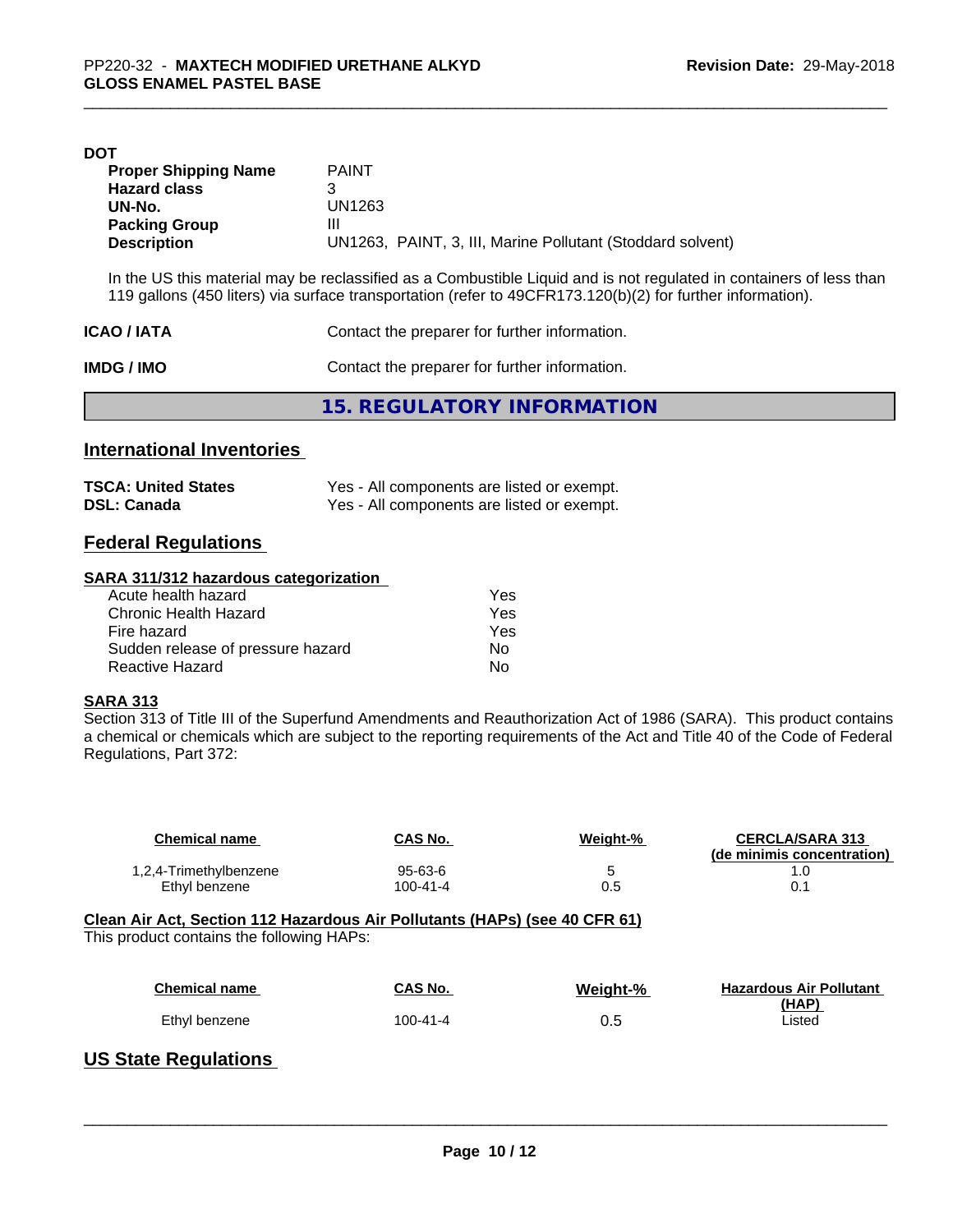## **California Proposition 65**

# **WARNING:** Cancer and Reproductive Harm– www.P65warnings.ca.gov

#### **State Right-to-Know**

| <b>Chemical name</b>   | <b>Massachusetts</b> | <b>New Jersey</b> | <b>Pennsylvania</b> |
|------------------------|----------------------|-------------------|---------------------|
| Stoddard solvent       |                      |                   |                     |
| Titanium dioxide       |                      |                   |                     |
| Kaolin                 |                      |                   |                     |
| Silica, amorphous      |                      |                   |                     |
| 1,2,4-Trimethylbenzene |                      |                   |                     |

#### **Legend**

X - Listed

**16. OTHER INFORMATION**

**HMIS** - **Health:** 1\* **Flammability:** 2 **Reactivity:** 0 **PPE:** -

#### **HMIS Legend**

- 0 Minimal Hazard
- 1 Slight Hazard
- 2 Moderate Hazard
- 3 Serious Hazard
- 4 Severe Hazard
- Chronic Hazard

X - Consult your supervisor or S.O.P. for "Special" handling instructions.

*Note: The PPE rating has intentionally been left blank. Choose appropriate PPE that will protect employees from the hazards the material will present under the actual normal conditions of use.*

*Caution: HMISÒ ratings are based on a 0-4 rating scale, with 0 representing minimal hazards or risks, and 4 representing significant hazards or risks. Although HMISÒ ratings are not required on MSDSs under 29 CFR 1910.1200, the preparer, has chosen to provide them. HMISÒ ratings are to be used only in conjunction with a fully implemented HMISÒ program by workers who have received appropriate HMISÒ training. HMISÒ is a registered trade and service mark of the NPCA. HMISÒ materials may be purchased exclusively from J. J. Keller (800) 327-6868.*

 **WARNING!** If you scrape, sand, or remove old paint, you may release lead dust. LEAD IS TOXIC. EXPOSURE TO LEAD DUST CAN CAUSE SERIOUS ILLNESS, SUCH AS BRAIN DAMAGE, ESPECIALLY IN CHILDREN. PREGNANT WOMEN SHOULD ALSO AVOID EXPOSURE.Wear a NIOSH approved respirator to control lead exposure. Clean up carefully with a HEPA vacuum and a wet mop. Before you start, find out how to protect yourself and your family by contacting the National Lead Information Hotline at 1-800-424-LEAD or log on to www.epa.gov/lead.

| <b>Prepared By</b>      | <b>Product Stewardship Department</b><br>Benjamin Moore & Co.<br>101 Paragon Drive<br>Montvale, NJ 07645<br>800-225-5554 |
|-------------------------|--------------------------------------------------------------------------------------------------------------------------|
| <b>Revision Date:</b>   | 29-May-2018                                                                                                              |
| <b>Revision Summary</b> | Not available                                                                                                            |